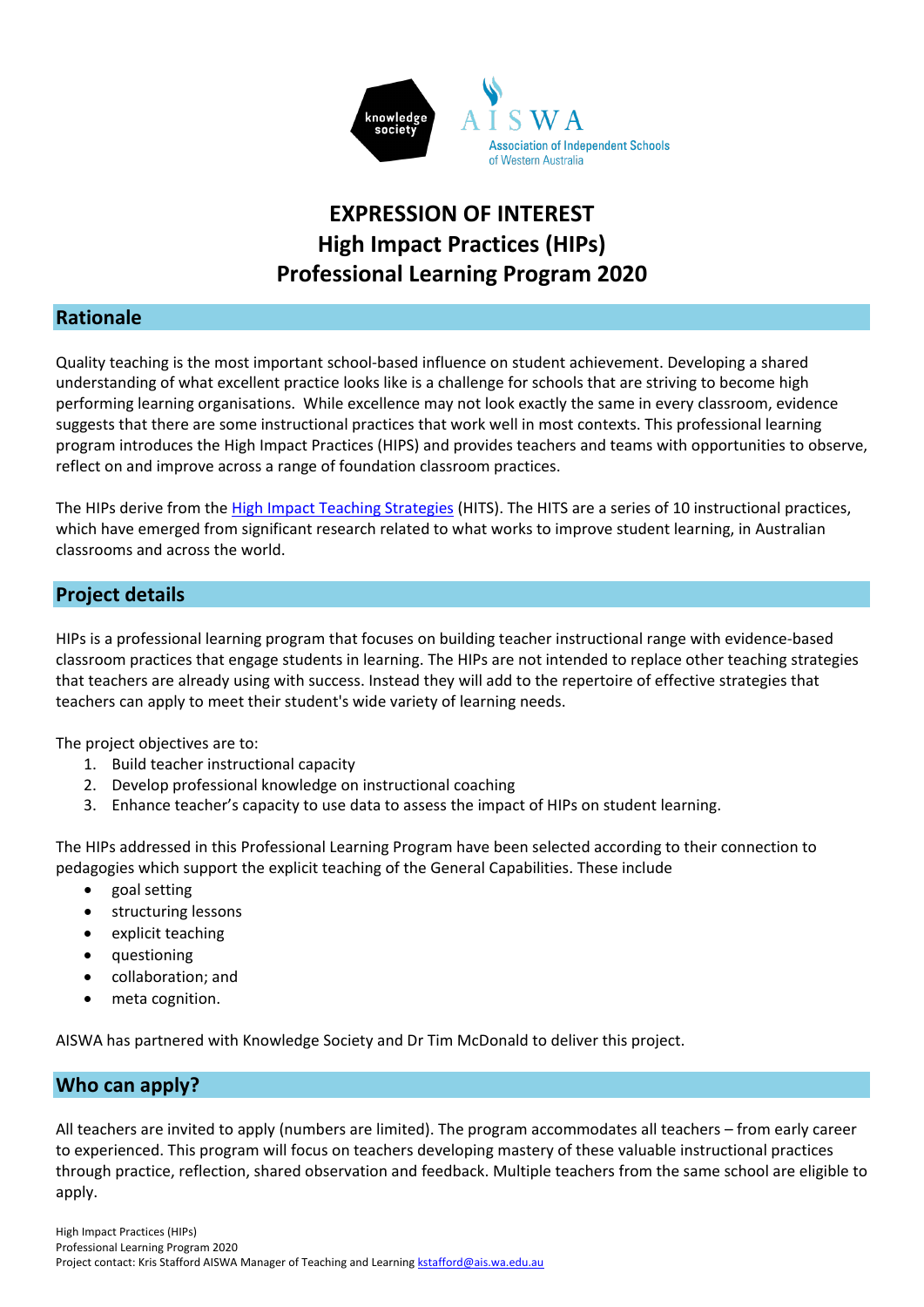Participating teachers will be expected to commit to being involved in all aspects of the project including:

- attendance and participation at all Professional Learning workshops (see project timeline)
- participation in mentoring/coaching sessions (as negotiated)
- filming HIP in action
- collection of impact data on HIT
- sharing experiences with broader networks.

Support for all of these activities will be provided throughout the project.

### **AITSL National Professional Teaching Standards for Teachers**

Participation in the project will address the following standards.

- 1.1 Physical, social and intellectual development and characteristics of students
- 1.2 Understand how students learn
- 2.3 Curriculum, assessment and reporting
- 3.1 Establish challenging learning goals
- 3.2 Plan, structure and sequence learning programs
- 3.4 Select and use resources
- 5.1 Assess student learning
- 5.2 Provide feedback to students on their learning
- 5.3 Make consistent and comparable judgements
- 6.2 Engage in PL and improve practice
- 6.4 Apply PL and improve student learning
- 7.4 Engage with professional teaching networks

#### **Cost**

A charge of \$500 per participant will be charged to participate in this project.

#### **Project Timeline**

The project commences early in Term 1 2020 with a one-day practical professional learning workshop per term (Term 1–3). Following the workshop, participants are observed and coached in the classroom on their instructional practice. All participants are required to film their HIP and will receive additional on-line coaching of their instructional practice.

During the term participants will collect impact data from students, their own reflections and student achievement data. In Term 4 participants will showcase their learning and development. Participants will be supported by Dr Tim McDonald and an AISWA consultant who will provide further support throughout the project.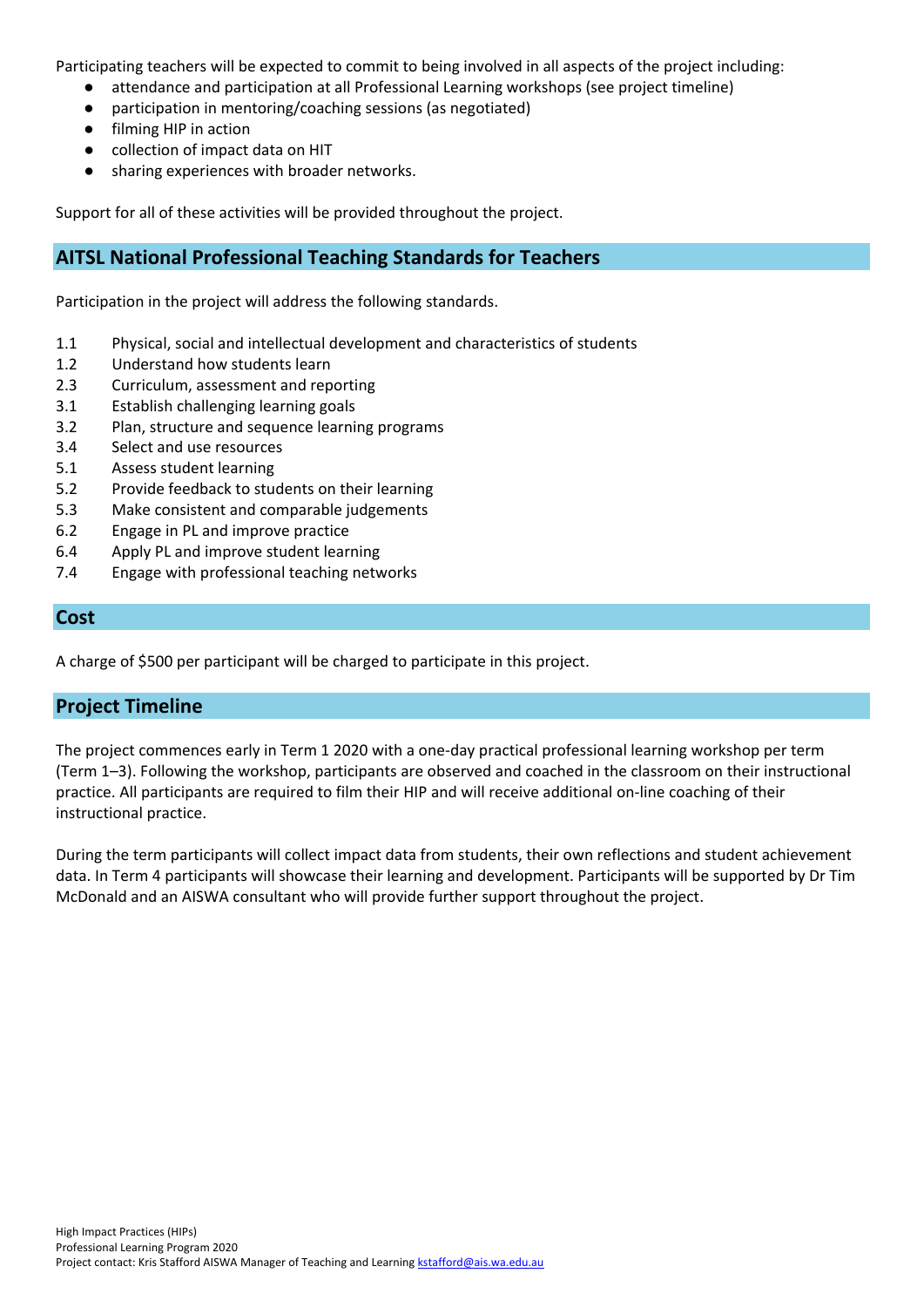| <b>Action</b>                                                                                                                                                                                                                                                                                                                                                                                       | <b>Timing and details</b>                          |
|-----------------------------------------------------------------------------------------------------------------------------------------------------------------------------------------------------------------------------------------------------------------------------------------------------------------------------------------------------------------------------------------------------|----------------------------------------------------|
| Expressions of Interest close                                                                                                                                                                                                                                                                                                                                                                       | <b>Friday 13 December</b>                          |
| Workshop 1 (full day)<br><b>Goal setting and structuring lessons</b><br>• introduction to the project<br>• delving deeper into how students learn                                                                                                                                                                                                                                                   | Monday 24 February                                 |
| • teacher clarity in setting of lesson intentions and success criteria                                                                                                                                                                                                                                                                                                                              |                                                    |
| • sequencing, linking of learning, scaffolding and assessment criteria<br>In class observation - participants will;<br>• demonstrate clear learning intentions, success criteria<br>• demonstrate student knowledge of what they are intended to learn<br>• demonstrate clear instructions, transitions, scaffolding and questioning                                                                | 2-3 weeks after<br>workshop                        |
| Filming - participants will;<br>• incorporate coaching feedback from in-class observation and demonstrate HIP in action                                                                                                                                                                                                                                                                             | 2-3 weeks after<br>in-class observations           |
| Coaching - participants will;<br>• build teacher efficacy of instructional strategy and evaluate its impact on learning<br>• be supported in instructional practice                                                                                                                                                                                                                                 | 1 week after<br>submission of<br>classroom filming |
| Workshop 2 (full day)<br><b>Explicit teaching and questioning</b>                                                                                                                                                                                                                                                                                                                                   | Friday 15 May                                      |
| • review of learning so far<br>• delving deeper into intentional teaching and questioning for learning<br>• teacher led learning through modelling, examples & checking for understanding<br>• developing and practicing worked examples in LA<br>• use of questioning, immediate feedback on student understanding and cold calling<br>• feedback that is precise, timely, accurate and actionable |                                                    |
| In class observation - participants will;<br>• demonstrate clear and shared learning intentions<br>• demonstrate new content taught explicitly                                                                                                                                                                                                                                                      | 2-3 weeks after<br>workshop                        |
| • modelling application of knowledge and skills<br>• present steps required for students to acquire new knowledge and master new skills<br>• show evidence of planning questions in advance for probing, extending, revising,<br>reflecting<br>• use open questions and promote the use of student voice for feedback                                                                               |                                                    |
| Filming - participants will;<br>• incorporate coaching feedback from in-class observation and demonstrate HIP in action                                                                                                                                                                                                                                                                             | 2-3 weeks after<br>in-class observations           |
| Coaching - participants will;<br>• build teacher efficacy of instructional strategy and evaluate its impact on learning<br>• be supported in instructional practice                                                                                                                                                                                                                                 | 1 week after<br>submission of<br>classroom filming |
| Workshop 2 (full day)<br><b>Collaboration and metacognition</b><br>• review learning so far<br>• delving deeper into collaboration and metacognition<br>• developing tasks that enable collaboration and foster peer learning<br>• elements in teaching problem solving<br>• promoting student self-questioning and concept mapping                                                                 | Monday 3 August                                    |
| In class observation - participants will;<br>• show evidence of students working together to apply previously acquired knowledge<br>• use groups to solve problems and foster peer learning<br>• show evidence of metacognitive strategies including problem solving, classroom<br>discussion, concept mapping and study skills                                                                     | 2-3 weeks after<br>workshop                        |
| Filming - participants will;<br>• incorporate coaching feedback from in-class observation and demonstrate HIP in action                                                                                                                                                                                                                                                                             | 2-3 weeks after<br>in-class observations           |

High Impact Practices (HIPs) Professional Learning Program 2020 Project contact: Kris Stafford AISWA Manager of Teaching and Learnin[g kstafford@ais.wa.edu.au](mailto:kstafford@ais.wa.edu.au)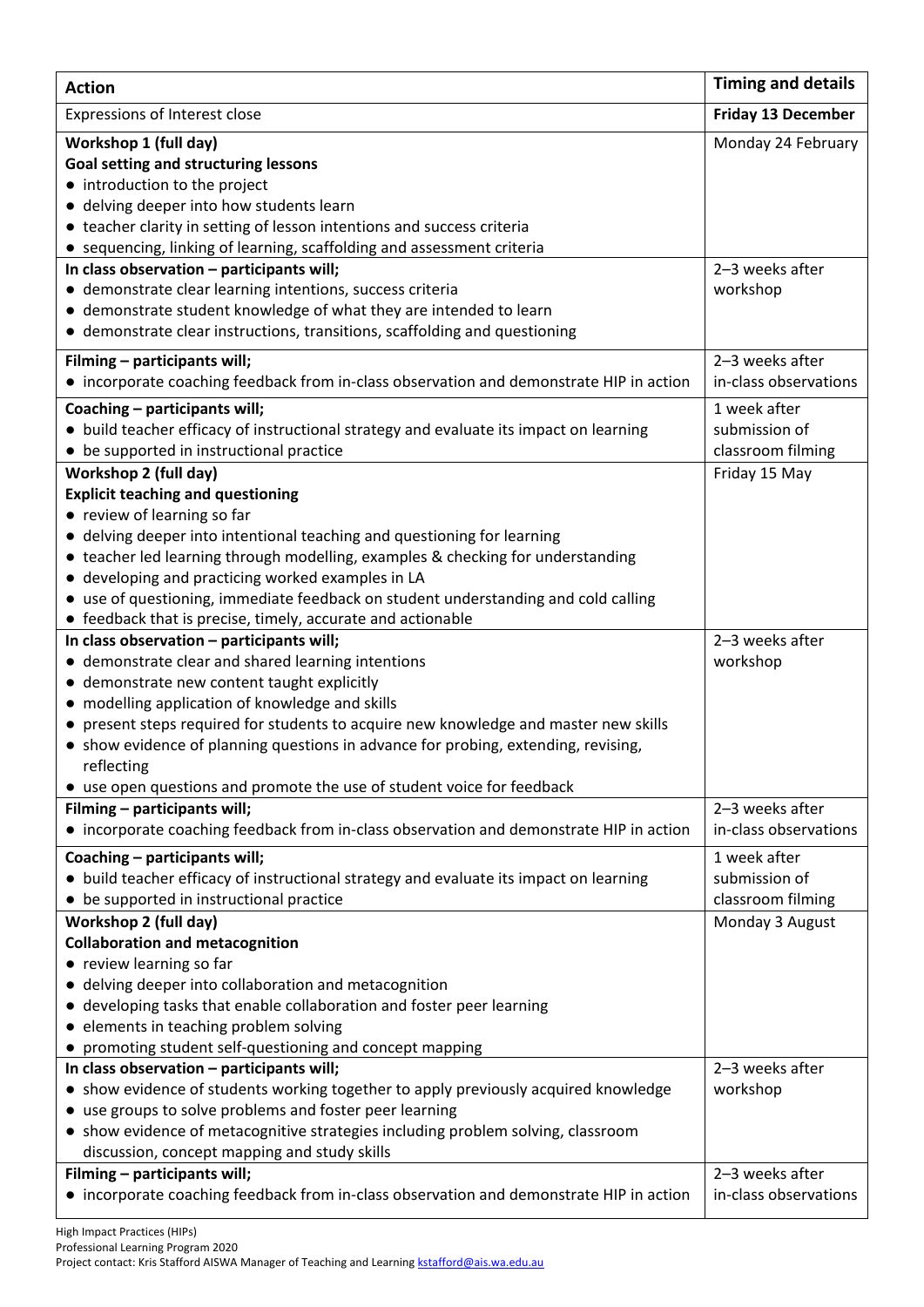| Coaching – participants will;                                                                                                              | 1 week after      |
|--------------------------------------------------------------------------------------------------------------------------------------------|-------------------|
| • build teacher efficacy of instructional strategy and evaluate its impact on learning                                                     | submission of     |
| • be supported in instructional practice                                                                                                   | classroom filming |
| <b>Workshop 4</b><br><b>Project sharing</b><br>• participants from each school will share their documented project journey and<br>outcomes | Term 4 - TBA      |

## **Questions?**

If you have any questions about this program, please contact Kris Stafford Manager of Teaching and Learning at AISWA [\(kstafford@ais.wa.edu.au\)](mailto:kstafford@ais.wa.edu.au) or at 0437 609 791.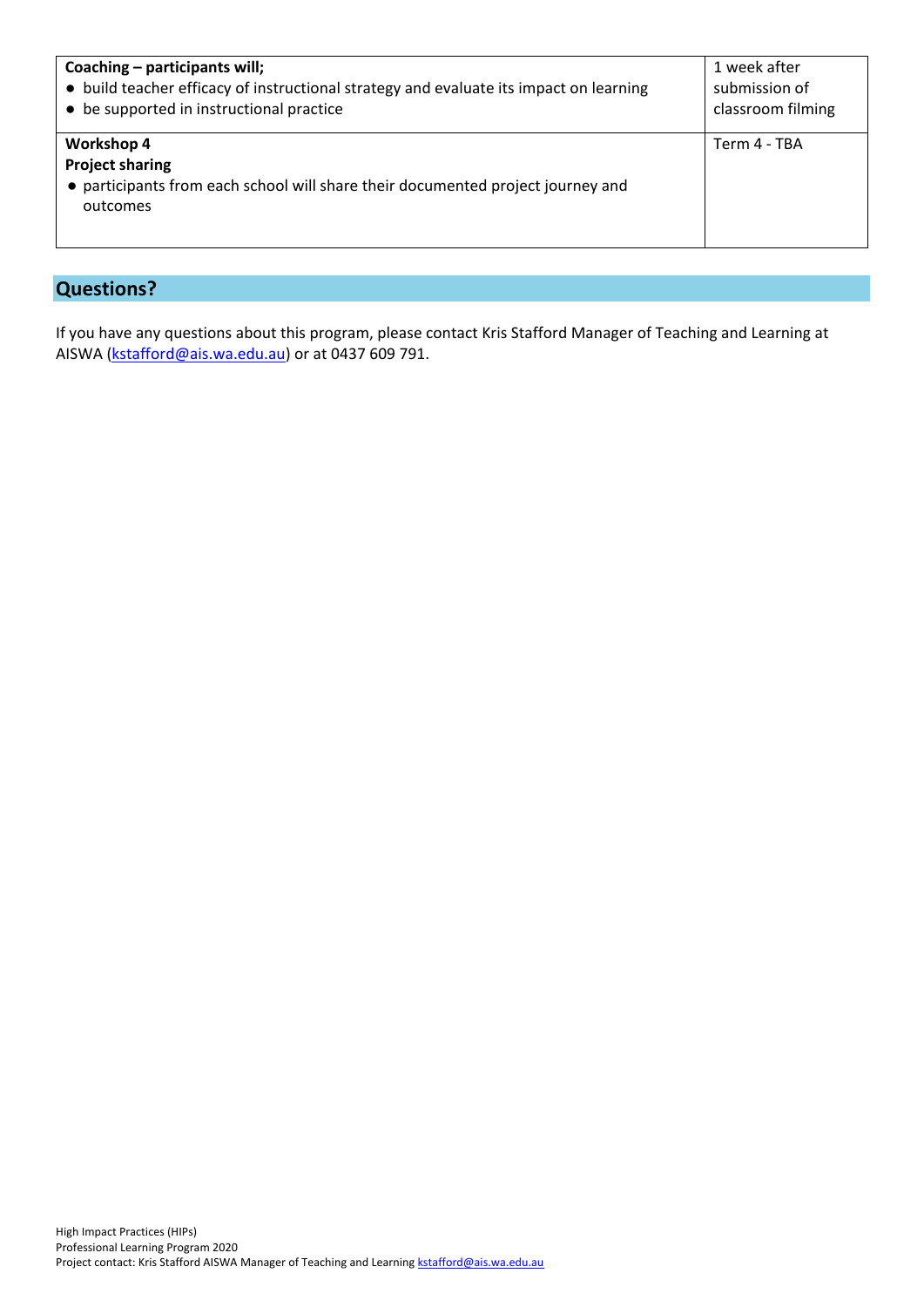

## **EXPRESSION OF INTEREST FORM High Impact Practices (HIPs) Professional Learning Program 2020**

Please complete and return the form below.

- 1. School name:
- 2. Teacher name:
- 3. Role: \_\_\_\_\_\_\_\_\_\_\_\_\_\_\_\_\_\_\_\_\_\_\_\_\_\_\_\_\_\_\_\_\_\_\_\_\_\_\_\_\_\_\_\_\_\_\_\_\_\_\_\_\_\_\_\_\_\_\_\_\_\_\_\_\_\_\_\_\_\_\_\_\_\_\_\_\_\_\_\_

#### **Questions for teachers to prepare for Workshop one**

Briefly outline a professional goal you would like to achieve in participating in this program?

What is your understanding of how children learn?